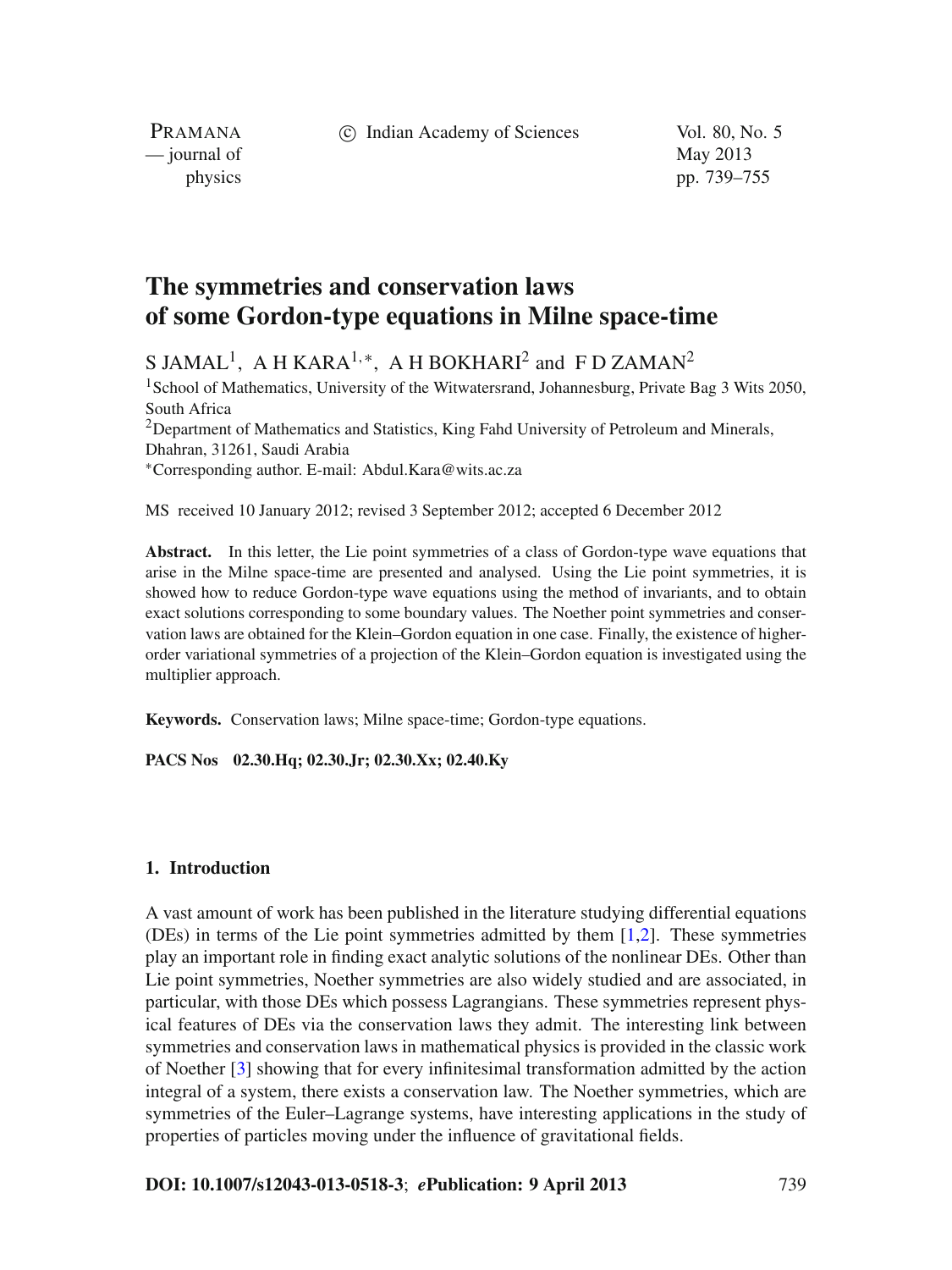Recently, some published results were aimed at understanding Noether symmetries of Lagrangians that arise from certain pseudo-Riemannian metrics of interest [\[4](#page-16-3)[,5](#page-16-4)]. More recently, Noether symmetries of the Euler–Lagrange equations on the Milne metric [\[6\]](#page-16-5) were found and a discussion of the results were given by comparing Noether symmetries on the Milne metric with those of other conventional symmetries of the same space-time [\[7](#page-16-6)]. Concerning the pure wave equation (homogeneous), it is *a priori* clear that it will admit a maximal Noether symmetry group on a flat manifold. In that spirit, the work of Mahadi [\[7\]](#page-16-6) gives limited information and needs further understanding. With this example in mind, we extend the work of Mahadi [\[7\]](#page-16-6) by studying Klein–Gordon [\[8\]](#page-16-7) equation on the Milne metric and see how Noether symmetry structures change when classical wave equations are coupled with an inhomogeneous term. For completeness, we also investigate the existence of higher-order variational symmetries of a projection of the Klein–Gordon equation using the multiplier approach.

The plan of the paper is as follows: In  $\S2$  we derive Lie point symmetries of some Gordon-type wave equations and illustrate the reduction of a Gordon-type wave equation on a Milne manifold. In [§3,](#page-12-0) we determine the Noether point symmetries of the Klein– Gordon equation and construct the associated conserved densities. Lastly, we list some higher-order symmetries and conservation laws of a projected Klein–Gordon equation in [§4.](#page-14-0)

We present some of the definitions and notations below. Intrinsic to a Lie algebraic treatment of differential equations is the universal space  $A$  (see [\[2\]](#page-16-1)). The space  $A$  is the vector space of all differential functions of all finite orders and forms an algebra. Consider an *r*th-order system of partial differential equations of *n* independent variables  $x = (x^1, x^2, \ldots, x^n)$  and *m* dependent variables  $u = (u^1, u^2, \ldots, u^m)$ 

<span id="page-1-0"></span>
$$
G^{\mu}(x, u, u_{(1)}, \dots, u_{(r)}) = 0, \quad \mu = 1, \dots, \tilde{m}, \tag{1}
$$

where  $u_{(1)}, u_{(2)}, \ldots, u_{(r)}$  denote the collections of all first-, second-, ..., *r*th-order partial derivatives, that is,  $u_i^{\alpha} = D_i(u^{\alpha})$ ,  $u_{ij}^{\alpha} = D_j D_i(u^{\alpha})$ , ... respectively, with the total differentiation operator with respect to  $x^i$  given by

$$
D_i = \frac{\partial}{\partial x^i} + u_i^{\alpha} \frac{\partial}{\partial u^{\alpha}} + u_{ij}^{\alpha} \frac{\partial}{\partial u_j^{\alpha}} + \cdots, \qquad i = 1, \dots, n,
$$
 (2)

where the summation convention is used whenever appropriate. A current  $\Phi =$  $(\Phi^1,\ldots,\Phi^n)$  is conserved if it satisfies

$$
D_i \Phi^i = 0 \tag{3}
$$

along the solutions of  $(1)$ . It can be shown that every admitted conservation law arises from multipliers  $Q_{\mu}(x, u, u_{(1)},...)$  such that

$$
Q_{\mu}G^{\mu} = D_i \Phi^i \tag{4}
$$

holds identically (that is, off the solution space) for some current  $\Phi$ . The conserved vector may then be obtained by the homotopy operator (see  $[1,9,10]$  $[1,9,10]$  $[1,9,10]$ ). Other works on symmetries and conservation laws can be found in  $[11-13]$  $[11-13]$ .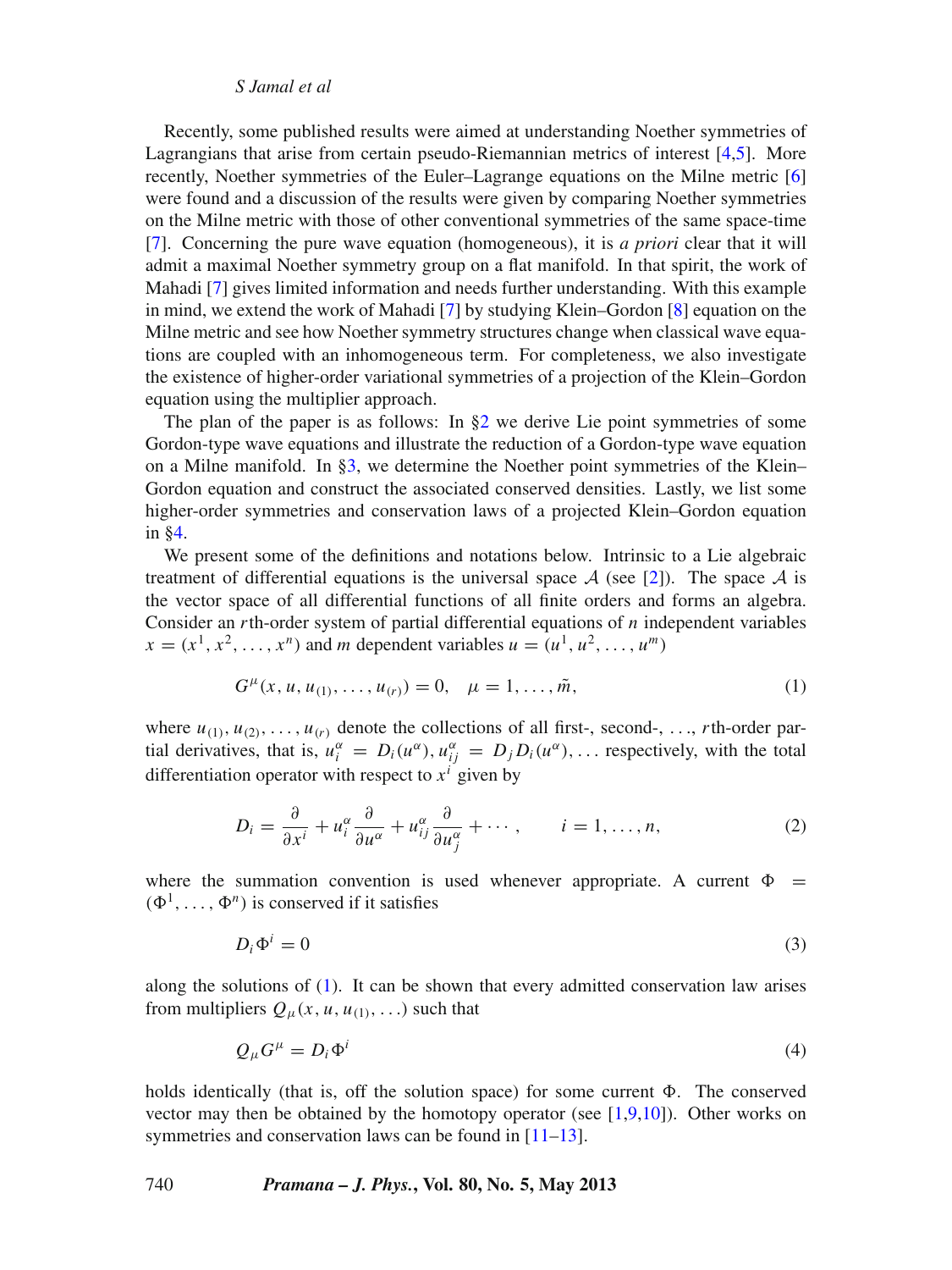# DEFINITION 1

The Euler operator, for each dependent variable  $u^{\alpha}$ , is defined by

<span id="page-2-1"></span>
$$
\frac{\delta}{\delta u^{\alpha}} = \frac{\partial}{\partial u^{\alpha}} + \sum_{s \ge 1} (-1)^s D_{i_1} \cdots D_{i_s} \frac{\partial}{\partial u^{\alpha}_{i_1 \cdots i_s}} , \quad \alpha = 1, \ldots, m. \tag{5}
$$

*Note.* In most literature, a variational problem consists of finding the extrema (maxima or minima) of a functional

$$
\mathcal{L}[u] = \int_{\Omega} L(x, u_{(n)}) \mathrm{d}x
$$

in some class of functions  $u = f(x)$  defined over  $\Omega$ , where  $\Omega \subset X$  is an open, connected subset with smooth boundary  $\partial \Omega$  (we consider the Euclidean space with  $X = R^n$ ). The integrand  $L(x, u_{(n)})$ , called the Lagrangian of the variational problem  $\mathcal{L}$ , is a smooth function of *x*, *u* and various derivatives of  $u$  [\[2\]](#page-16-1).

# DEFINITION 2

A Lie–Bäcklund operator is given by

$$
X = \xi^{i} \frac{\partial}{\partial x^{i}} + \eta^{\alpha} \frac{\partial}{\partial u^{\alpha}} + \sum_{s \ge 1} \zeta_{i_{1} \dots i_{s}}^{\alpha} \frac{\partial}{\partial u_{i_{1} \dots i_{s}}^{\alpha}}, \tag{6}
$$

where  $\xi^i$ ,  $\eta^\alpha$   $\in$  A and the additional coefficients are determined uniquely by the prolongation formulae

<span id="page-2-0"></span>
$$
\zeta_i^{\alpha} = D_i(W^{\alpha}) + \xi^j u_{ij}^{\alpha}, \n\zeta_{i_1...i_s}^{\alpha} = D_{i_1} \dots D_{i_s}(W^{\alpha}) + \xi^j u_{ji_1...i_s}^{\alpha}, \qquad s > 1.
$$
\n(7)

In [\(7\)](#page-2-0),  $W^{\alpha}$  is the Lie characteristic function given by

$$
W^{\alpha} = \eta^{\alpha} - \xi^{j} u_{j}^{\alpha}.
$$
 (8)

A Lie symmetry generator of [\(1\)](#page-1-0) is a one-parameter Lie group transformation that leaves the given differential equation invariant under the transformation of all independent and dependent variables. In this paper, we shall assume that *X* is a Lie point operator, i.e.,  $\xi$  and  $\eta$  are functions of x and u and are independent of derivatives of u. A generalized operator of the form  $\tilde{X} = \eta^{\alpha} \partial/\partial u^{\alpha} + \cdots$  is called a canonical or evolutionary representation of *X*.

# DEFINITION 3

If we include point-dependent gauge terms  $f_1, \ldots, f_n$ , the Noether symmetries *X* are given by

<span id="page-2-2"></span>
$$
X(L) + LD_i(\xi^i) = D_i(f_i).
$$
\n(9)

*Pramana – J. Phys.***, Vol. 80, No. 5, May 2013** 741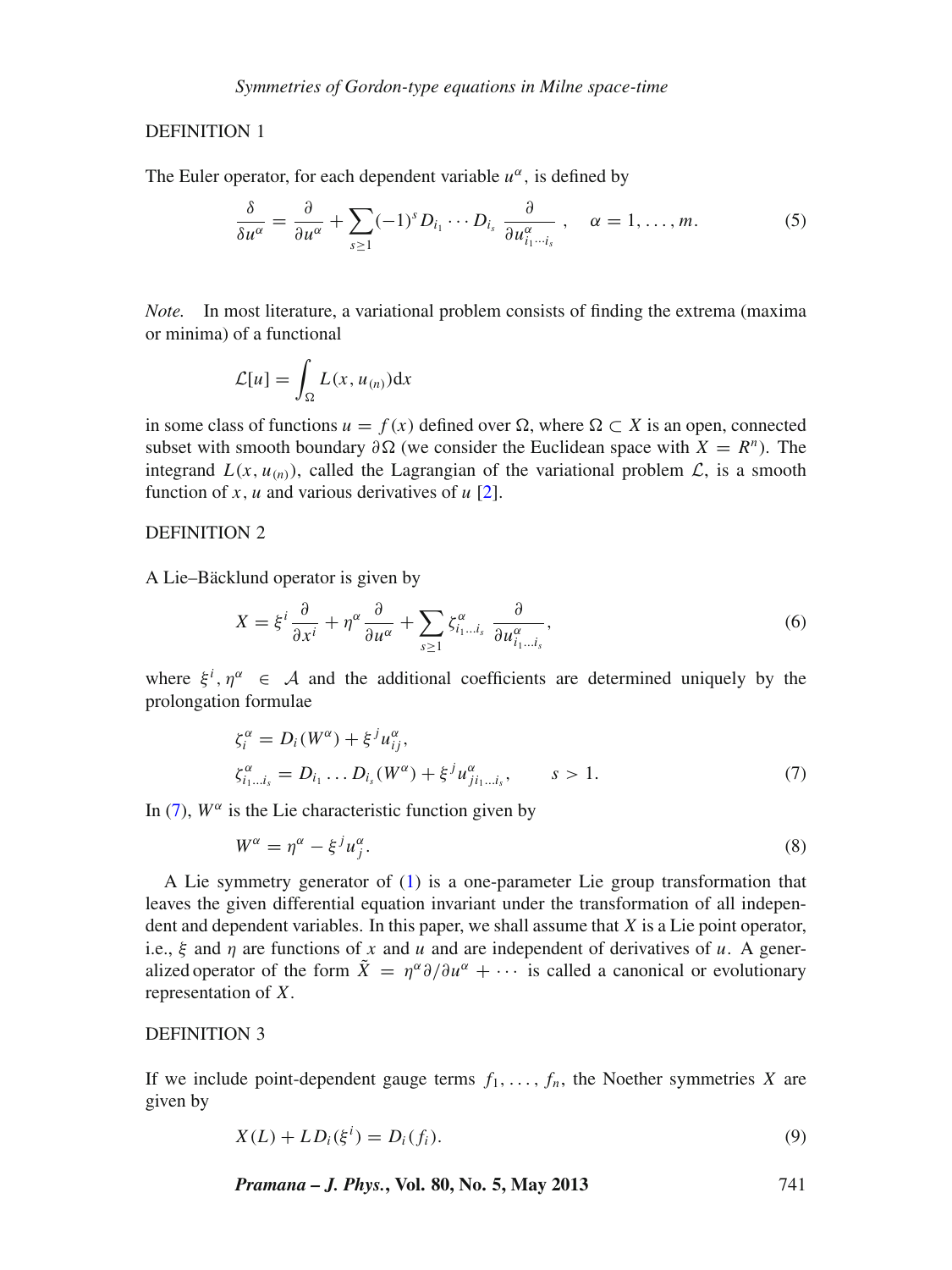#### DEFINITION 4

The Noether operator associated with a Lie–Bäcklund operator *X* is given by

$$
N^{i} = \xi^{i} + W^{\alpha} \frac{\delta}{\delta u_{i}^{\alpha}} + \sum_{s \geq 1} D_{i_{1}} \cdots D_{i_{s}}(W^{\alpha}) \frac{\delta}{\delta u_{ii_{1} \cdots i_{s}}^{\alpha}}, \qquad i = 1, \ldots, n, (10)
$$

where the Euler–Lagrange operators with respect to derivatives of  $u^{\alpha}$  are obtained from [\(5\)](#page-2-1) by replacing  $u^{\alpha}$  by the corresponding derivatives, e.g.,

$$
\frac{\delta}{\delta u_i^{\alpha}} = \frac{\partial}{\partial u_i^{\alpha}} + \sum_{s \ge 1} (-1)^s D_{j_1} \cdots D_{j_s} \frac{\partial}{\partial u_{j_j, \dots, j_s}^{\alpha}},
$$
  
\n $i = 1, \dots, n, \qquad \alpha = 1, \dots, m.$  (11)

**Noether's Theorem.** *For any Noether symmetry X corresponding to a gi*v*en Lagrangian L* ∈ *A*, *there exists a conserved current*  $\Phi^i = (\Phi^1, \ldots, \Phi^n), \Phi^i \in A$ , *defined by* 

$$
\Phi^{i} = f_{i} - N^{i}(L) , \qquad i = 1, ..., n,
$$
\n(12)

*which is a conserved current of the Euler–Lagrange equations*  $(\delta L/\delta u^{\alpha}) = 0$ .

# <span id="page-3-0"></span>**2. Lie symmetries of Gordon-type equations in Milne space-time**

Consider the Milne metric [\[6\]](#page-16-5)

<span id="page-3-1"></span>
$$
ds^{2} = -dt^{2} + t^{2}(dx^{2} + e^{2x}(dy^{2} + dz^{2}))
$$
\n(13)

which represents an empty Universe and is of interest in relativity for being a special case of a well-known Friedmann–Lemaître–Robertson–Walker metric [\[6](#page-16-5)[,8\]](#page-16-7). The Klein– Gordon equation  $[8]$  on  $(13)$  is obtained by

$$
\Box u = \frac{1}{\sqrt{|-g|}} \frac{\partial}{\partial x^i} \left( \sqrt{|-g|} g^{ij} \frac{\partial}{\partial x^i} u \right) = k(u), \tag{14}
$$

and takes the form

<span id="page-3-2"></span>
$$
u_{xx} - t^2 u_{tt} + e^{-2x} u_{yy} + e^{-2x} u_{zz} - 3t u_t + 2u_x - t^2 k(u) = 0.
$$
 (15)

In order to find the Lie point symmetries of the above Gordon-type equation we restrict  $k(u)$  to some special cases. These cases are assumed by keeping in mind the fact that we allow the inhomogeneous term,  $k(u)$ , to be taken as  $sin(u)$  and some powers of *u*. The criterion that yields the Lie point is given by the invariance condition [\[2\]](#page-16-1)

<span id="page-3-3"></span>
$$
X[u_{xx} - t^2 u_{tt} + e^{-2x} u_{yy} + e^{-2x} u_{zz} - 3t u_t + 2u_x - t^2 k(u)]|_{\text{eq.}(15) = 0} = 0, (16)
$$

where  $X$  is the prolonged symmetry generator in the jet space. Thus, the invariance of differential equations  $(15)$  leads to the Lie point symmetries possessed by  $(15)$ . The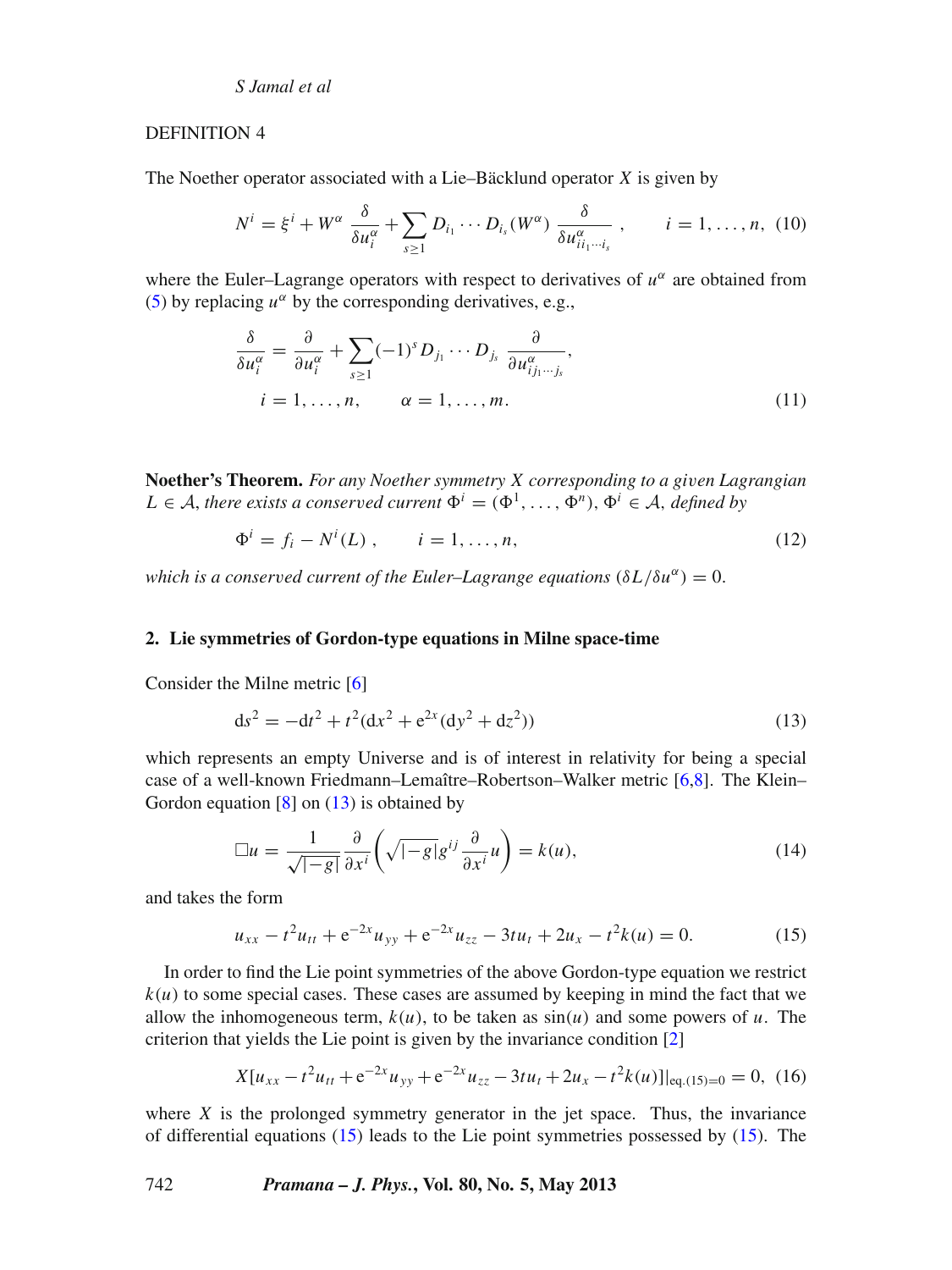procedure for finding Lie point symmetries is well known [\[2](#page-16-1)] and therefore will be given without derivations. It turns out, from the symmetry study, that some special polynomial cases of  $k(u)$  arise. Also, in line with the literature, we consider the sine-Gordon equation.

Thus, we study the four cases for  $k(u)$  in [\(15\)](#page-3-2) given by

(i)  $k(u) = \sin(u)$  (sine-Gordon) (ii)  $k(u) = u$  (Klein–Gordon) (iii)  $k(u) = u^3$ (iv)  $k(u) = u^n, n \neq 0, 1, 3.$ 

*Case* i. Following the symmetry criterion, we find that eq. [\(16\)](#page-3-3) in this case admits ten Lie point symmetries given by

$$
X_1 = \frac{e^x}{t} \partial_x - e^x \partial_t,
$$
  
\n
$$
X_2 = \partial_y,
$$
  
\n
$$
X_3 = \frac{e^{-x}}{t} \partial_y - e^x y \partial_t + \frac{e^x y}{t} \partial_x,
$$
  
\n
$$
X_4 = \partial_z,
$$
  
\n
$$
X_5 = \frac{e^{-x}}{t} \partial_z - e^x z \partial_t + \frac{e^x z}{t} \partial_x,
$$
  
\n
$$
X_6 = y \partial_z - z \partial_y,
$$
  
\n
$$
X_7 = -\partial_x + y \partial_y + z \partial_z,
$$
  
\n
$$
X_8 = \frac{2e^{-x} y}{t} \partial_y + \frac{2e^{-x} z}{t} \partial_z + e^{-x} (-1 - e^{2x} (y^2 + z^2)) \partial_t + \frac{e^{-x} (-1 + e^{2x} (y^2 + z^2))}{t} \partial_x,
$$
  
\n
$$
X_9 = 2y \partial_x - 2yz \partial_z + (e^{-2x} - y^2 + z^2) \partial_y,
$$
  
\n
$$
X_{10} = -2yz \partial_y + 2z \partial_x + (e^{-2x} + y^2 - z^2) \partial_z.
$$

*Case* ii. When  $k(u) = u$ , we have a Klein–Gordon equation. Equation [\(16\)](#page-3-3) in this case admits 13 Lie point symmetries given by

$$
X_1 = u\partial_u,
$$
  
\n
$$
X_2 = \mathcal{F}_1(x, y, z, t)\partial_u,
$$
  
\n
$$
X_3 = \frac{e^x}{t}\partial_x - e^x\partial_t,
$$
  
\n
$$
X_4 = \partial_y,
$$
  
\n
$$
X_5 = \frac{e^{-x}}{t}\partial_y - e^x y \partial_t + \frac{e^x y}{t}\partial_x,
$$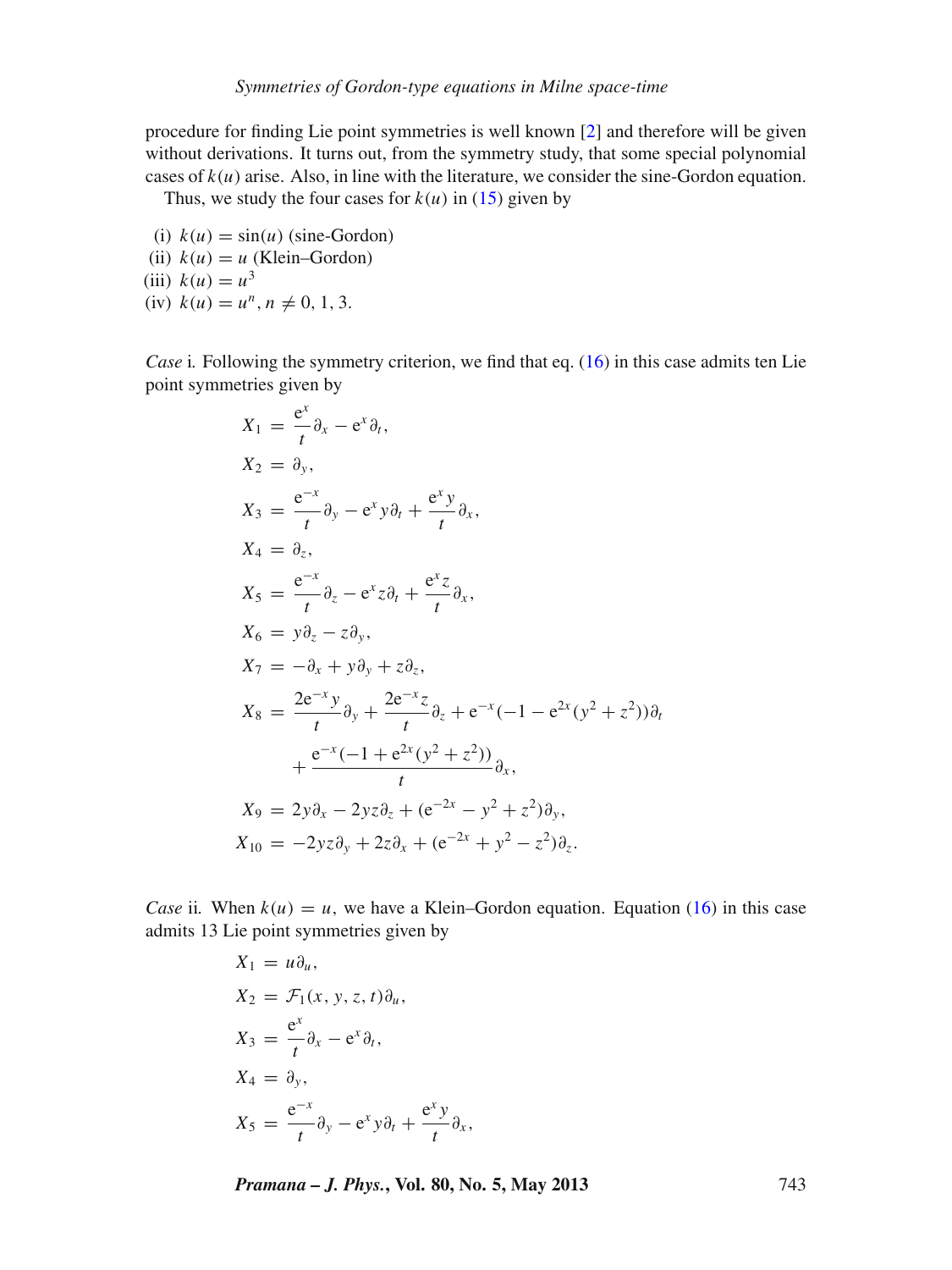$$
X_6 = y\partial_z - z\partial_y,
$$
  
\n
$$
X_7 = -\partial_x + y\partial_y + z\partial_z,
$$
  
\n
$$
X_8 = \partial_z,
$$
  
\n
$$
X_9 = \frac{e^{-x}}{t}\partial_z - e^x z \partial_t + \frac{e^x z}{t}\partial_x,
$$
  
\n
$$
X_{10} = -2\partial_x + 2y\partial_y + 2z\partial_z + u\partial_u,
$$
  
\n
$$
X_{11} = \frac{2e^{-x}y}{t}\partial_y + \frac{2e^{-x}z}{t}\partial_z + e^{-x}(-1 - e^{2x}(y^2 + z^2))\partial_t + \frac{e^{-x}(-1 + e^{2x}(y^2 + z^2))}{t}\partial_x,
$$
  
\n
$$
X_{12} = 2y\partial_x - 2yz\partial_z + (e^{-2x} - y^2 + z^2)\partial_y,
$$
  
\n
$$
X_{13} = -2yz\partial_y + 2z\partial_x + (e^{-2x} + y^2 - z^2)\partial_z,
$$

where

$$
e^{2x}t^2\mathcal{F}_1(t, x, y, z) - \mathcal{F}_{1,zz} - \mathcal{F}_{1,yy} - 2e^{2x}\mathcal{F}_{1,x} - e^{2x}\mathcal{F}_{1,xx}
$$
  
+  $3e^{2x}t\mathcal{F}_{1,t} + e^{2x}t^2\mathcal{F}_{1,tt} = 0.$ 

*Case* iii. When  $k(u) = u^3$ , the (Gordon-type) eq. [\(16\)](#page-3-3) yields a set of 15 Lie point symmetries:

$$
X_1 = t\partial_t - u\partial_u,
$$
  
\n
$$
X_2 = -2e^x tu\partial_u + e^x (1+t^2)\partial_t + \frac{e^x (-1+t^2)}{t} \partial_x,
$$
  
\n
$$
X_3 = -2e^x tu\partial_u + e^x (-1+t^2)\partial_t + \frac{e^x (1+t^2)}{t} \partial_x,
$$
  
\n
$$
X_4 = \partial_y,
$$
  
\n
$$
X_5 = -2e^x tyu\partial_u + \frac{e^{-x} (-1+t^2)}{t} \partial_y + e^x (1+t^2) y\partial_t + \frac{e^x (-1+t^2) y}{t} \partial_x,
$$
  
\n
$$
X_6 = y\partial_z - z\partial_y,
$$
  
\n
$$
X_7 = -\partial_x + y\partial_y + z\partial_z,
$$
  
\n
$$
X_8 = -2e^x tyu\partial_u + \frac{e^{-x} (1+t^2)}{t} \partial_y + e^x (-1+t^2) y\partial_t + \frac{e^x (1+t^2) y}{t} \partial_x,
$$
  
\n
$$
X_9 = \partial_z,
$$
  
\n
$$
X_{10} = 2e^x tzu\partial_u - \frac{e^{-x} (1+t^2)}{t} \partial_z - e^x (-1+t^2) z\partial_t - \frac{e^x (1+t^2) z}{t} \partial_x,
$$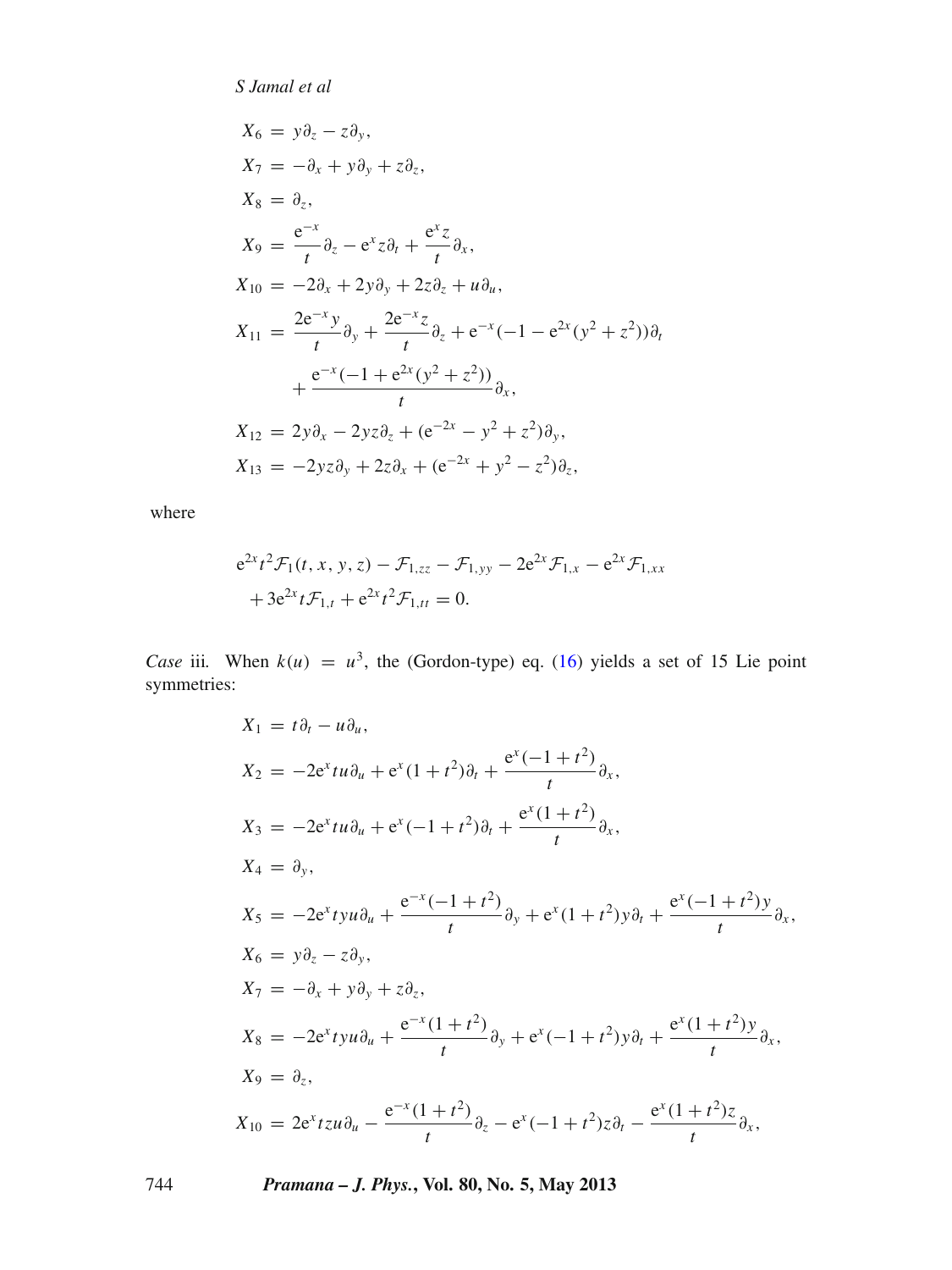*Symmetries of Gordon-type equations in Milne space-time*

$$
X_{11} = -2e^{x}tzu\partial_{u} + \frac{e^{-x}(-1+t^{2})}{t}\partial_{z} + e^{x}(1+t^{2})z\partial_{t} + \frac{e^{x}(-1+t^{2})z}{t}\partial_{x},
$$
  
\n
$$
X_{12} = -2y\partial_{x} + 2yz\partial_{z} + (-e^{-2x} + y^{2} - z^{2})\partial_{y},
$$
  
\n
$$
X_{13} = \frac{2e^{-x}(-1+t^{2})y}{t}\partial_{y} + \frac{2e^{-x}(-1+t^{2})z}{t}\partial_{z}
$$
  
\n
$$
-2e^{-x}tu(1+e^{2x}(y^{2}+z^{2}))\partial_{u} + e^{-x}(1+t^{2})(1+e^{2x}(y^{2}+z^{2}))\partial_{t}
$$
  
\n
$$
+ \frac{e^{-x}(-1+t^{2})(-1+e^{2x}(y^{2}+z^{2}))}{t}\partial_{x},
$$
  
\n
$$
X_{14} = \frac{2e^{-x}(1+t^{2})y}{t}\partial_{y} + \frac{2e^{-x}(1+t^{2})z}{t}\partial_{z} - 2e^{-x}tu(1+e^{2x}(y^{2}+z^{2}))\partial_{u}
$$
  
\n
$$
+ e^{-x}(-1+t^{2})(1+e^{2x}(y^{2}+z^{2}))\partial_{t}
$$
  
\n
$$
+ \frac{e^{-x}(1+t^{2})(-1+e^{2x}(y^{2}+z^{2}))}{t}\partial_{x},
$$
  
\n
$$
X_{15} = 2yz\partial_{y} - 2z\partial_{x} + (-e^{-2x} - y^{2} + z^{2})\partial_{z}.
$$

*Case* iv. In this case  $k(u) = u^n$ ,  $n \neq 0, 1, 3$ , the general polynomial Gordon-type equation [\(16\)](#page-3-3) admits 11 Lie point symmetries given by

$$
X_1 = \frac{2u}{-3 + n} \partial_u + \frac{t - nt}{-3 + n} \partial_t,
$$
  
\n
$$
X_2 = \frac{e^x}{t} \partial_x - e^x \partial_t,
$$
  
\n
$$
X_3 = \partial_y,
$$
  
\n
$$
X_4 = \frac{e^{-x}}{t} \partial_y - e^x y \partial_t + \frac{e^x y}{t} \partial_x,
$$
  
\n
$$
X_5 = \partial_z,
$$
  
\n
$$
X_6 = y \partial_z - z \partial_y,
$$
  
\n
$$
X_7 = -\partial_x + y \partial_y + z \partial_z,
$$
  
\n
$$
X_8 = \frac{e^{-x}}{t} \partial_z - e^x z \partial_t + \frac{e^x z}{t} \partial_x,
$$
  
\n
$$
X_9 = \frac{2e^{-x} y}{t} \partial_y + \frac{2e^{-x} z}{t} \partial_z + e^{-x} (-1 - e^{2x} (y^2 + z^2)) \partial_t + \frac{e^{-x} (-1 + e^{2x} (y^2 + z^2))}{t} \partial_x,
$$
  
\n
$$
X_{10} = -2y \partial_x + 2yz \partial_z + (-e^{-2x} + y^2 - z^2) \partial_y,
$$
  
\n
$$
X_{11} = 2yz \partial_y - 2z \partial_x + (-e^{-2x} - y^2 + z^2) \partial_z.
$$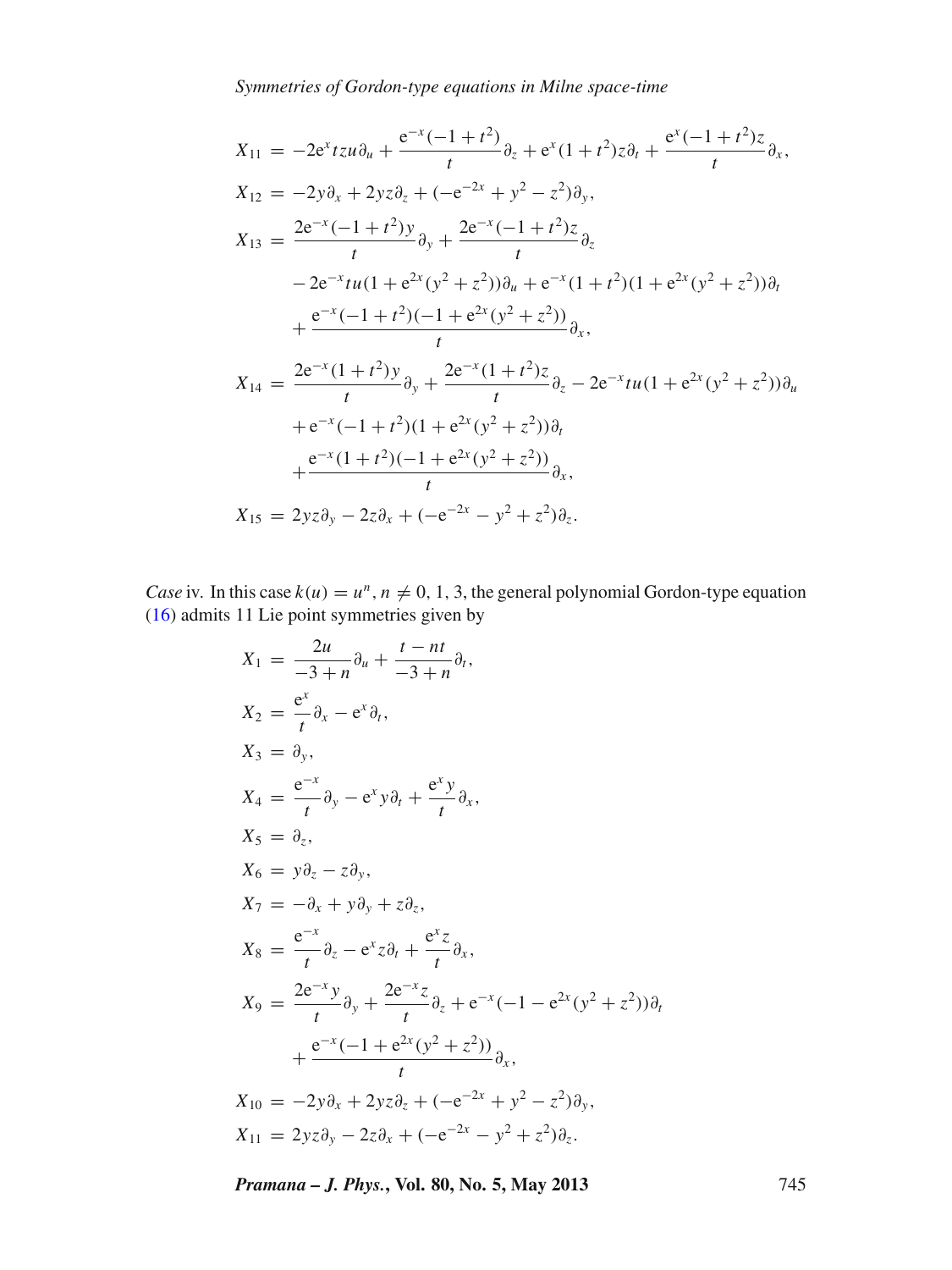#### 2.1 *Reduction of order of eq.* (*[15](#page-3-2)*) – an illustration

In this section we briefly show how the order of  $(1+3)$  Klein–Gordon equation [\(15\)](#page-3-2) can be reduced using its symmetries. In the first reduction, the equation with four independent variables is reduced to a partial DE that has two independent variables. The reduced equation may then be analysed further using another Lie symmetry reduction or an appropriate alternative method. In the second reduction  $(\S 2.1.1)$ , we obtain exact solutions.

Since  $[X_6, X_7] = 0$ , where  $X_6$  and  $X_7$  appear as Lie symmetries in all the above cases, we may begin reducing with either  $X_6$  or  $X_7$ . Suppose we reduce [\(15\)](#page-3-2) by  $X_6 = y \partial_z - z \partial_y$ . The characteristic equations are

$$
\frac{\mathrm{d}x}{0} = \frac{\mathrm{d}t}{0} = \frac{\mathrm{d}y}{-z} = \frac{\mathrm{d}z}{y} = \frac{\mathrm{d}u}{0}.
$$

Integrating yields  $\alpha = y^2 + z^2$  and eq. [\(15\)](#page-3-2) is reduced to

<span id="page-7-0"></span>
$$
\frac{1}{t^2}u_{xx} - u_{tt} + \frac{2}{t^2}e^{-2x}(\alpha u_{\alpha\alpha} + u_{\alpha}) - \frac{3}{t}u_t + \frac{2}{t^2}u_x - k(u) = 0
$$
\n(17)

with  $u = u(x, t, \alpha)$ .

If we then reduce eq. [\(17\)](#page-7-0) by  $X_7 = -\partial_x + y\partial_y + z\partial_z$ , we obtain the scaling transformation  $\bar{X} = -\partial_x + 2\alpha \partial_\alpha$ . We now have the characteristic equations,

$$
\frac{\mathrm{d}t}{0} = \frac{\mathrm{d}x}{-1} = \frac{\mathrm{d}\alpha}{2\alpha} = \frac{\mathrm{d}u}{0}.
$$

By integrating, we obtain  $\beta = \ln \alpha + 2x$  and eq. [\(17\)](#page-7-0) reduces to

<span id="page-7-1"></span>
$$
\frac{2}{t^2}u_{\beta\beta}(2+e^{-\beta}) - u_{tt} + \frac{4}{t^2}u_{\beta} - \frac{3}{t}u_t - k(u) = 0
$$
\n(18)

with  $u = u(t, \beta)$ .

Equation [\(18\)](#page-7-1) may be further analysed or reduced using the underlying symmetries. It turns out that the Lie point symmetries are cumbersome and involve special functions such as Bessel functions for  $k = u$ .

For  $k = u^3$ , eq. [\(18\)](#page-7-1) admits one symmetry

$$
t\partial_t-u\partial_u.
$$

For  $k = u^4$ , the symmetries of [\(18\)](#page-7-1) are

$$
X^* = \frac{3}{4}t\partial_t - \frac{1}{2}u\partial_u,
$$
  
\n
$$
X^{**} = 4t^2(1 + 2e^{\beta})\partial_{\beta} + t^3(1 + 4e^{\beta})\partial_t - 2t^2u(1 + 4e^{\beta})\partial_u.
$$

Using *X*∗∗, eq. [\(18\)](#page-7-1) reduces to the ordinary differential equation (ODE)

<span id="page-7-2"></span>
$$
\gamma^4 F_{\gamma\gamma} + \gamma F_{\gamma} + 4F - 8\gamma^2 F^4 = 0,\tag{19}
$$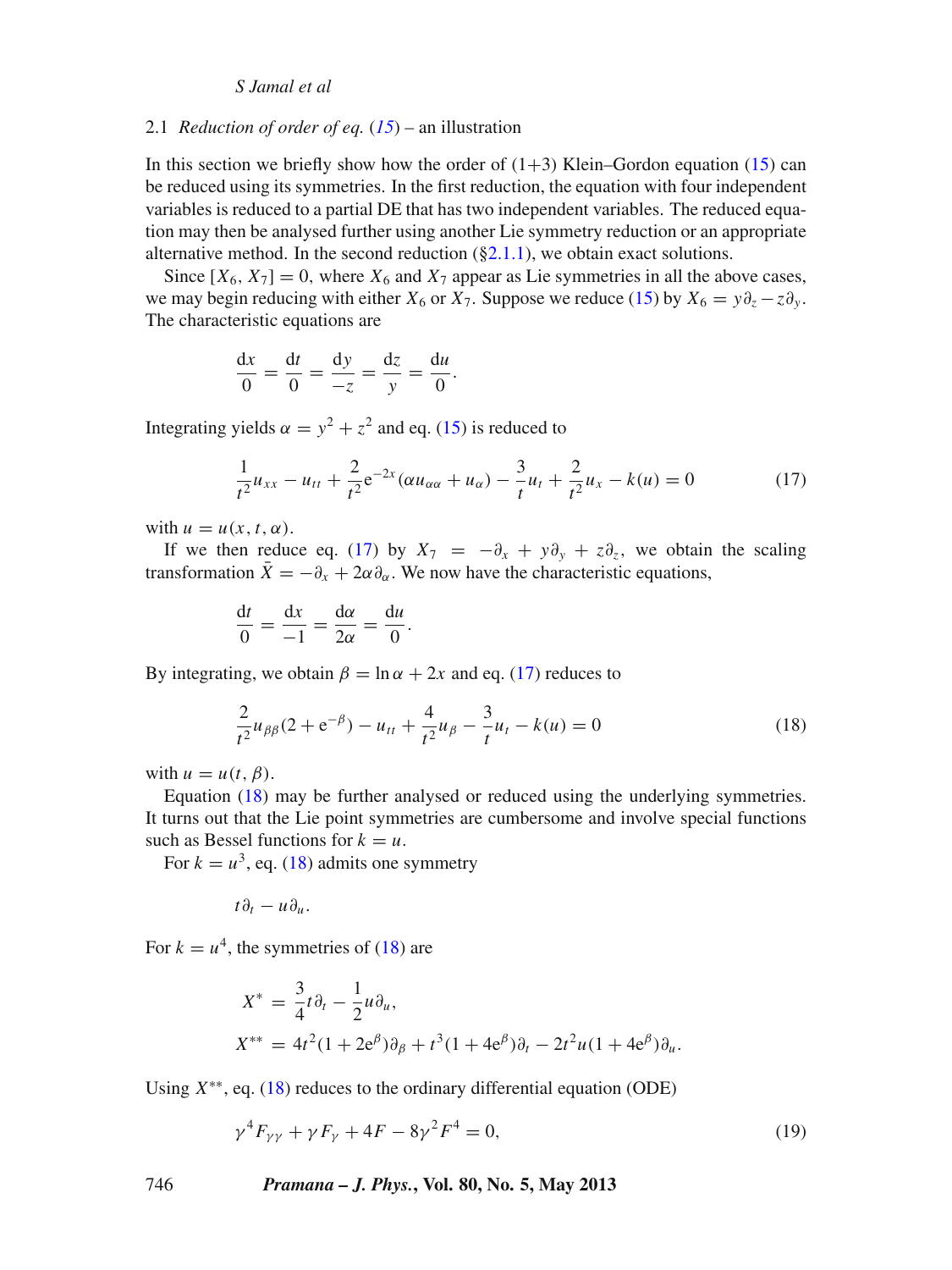where

$$
\gamma = \frac{t e^{-\beta/4}}{(1 + 2e^{\beta})^{1/4}}
$$
 and  $F = u e^{\beta/2} (1 + 2e^{\beta})^{1/2}$ .

It turns out that eq. [\(19\)](#page-7-2) admits the Lie point symmetry

$$
G=-\frac{3}{2}\beta\partial_{\beta}+F\partial_{F}
$$

which leads us to the first-order ODE

$$
q_p = \frac{2q + 24q^{2/3}p^{4/3} - 12q^{2/3}p^{1/3}}{2p + 3q^{1/3}p^{2/3}},
$$
\n(20)

where  $p = \gamma^2 F^3$  and  $q = \gamma^5 F'^3$ .

There are no symmetries for  $k = u^n$ ,  $n \neq 0, 1, 3, 4$  and  $k = \sin u$  in eq. [\(18\)](#page-7-1).

Also, one may consider reduction by studying the underlying conservation laws. This would require methods other than the variational one, i.e., Noether's theorem, since eq. [\(18\)](#page-7-1) is not variational.

For the Klein–Gordon case  $k(u) = u$  in [\(18\)](#page-7-1), it can be shown, for e.g., that a conserved vector of [\(18\)](#page-7-1) is  $(\Phi^{\beta}, \Phi^t)$ , where

$$
\Phi^{\beta} = 2(1 + 2e^{\beta}) \text{ BesselJ}(1, t)u_{\beta},
$$
  
\n
$$
\Phi^{t} = \frac{1}{2}e^{\beta}t[(t \text{ BesselJ}(0, t) - 2 \text{ BesselJ}(1, t) - t \text{ BesselJ}(2, t))u - 2t \text{ BesselJ}(1, t)u_{t}],
$$

such that  $D_{\beta} \Phi^{\beta} + D_{t} \Phi^{t} = 0$  along the solutions of [\(18\)](#page-7-1) and where BesselJ is the Bessel function of the first kind (( $\Phi^{\beta}$  is the conserved flow and  $\Phi^{t}$ , the conserved density). For  $k(u) = u^3$  in [\(18\)](#page-7-1), the components of the conserved vector are:

$$
\Phi^{\beta} = (1 + 2e^{\beta})t^{2}[u_{t}u_{\beta} - uu_{\beta t}],
$$
  
\n
$$
\Phi^{t} = -\frac{1}{4}t^{2}[e^{\beta}t^{2}u^{4} + 2e^{\beta}t^{2}u_{t}^{2} + 4u(e^{\beta}tu_{t} - 2e^{\beta}u_{\beta} - (1 + 2e^{\beta})u_{\beta\beta})].
$$

Similarly, for  $k(u) = u^4$  in [\(18\)](#page-7-1), the components of the conserved vector are

$$
\Phi^{\beta} = -\frac{1}{5}(1 + 2e^{\beta})t^{3}(40e^{\beta}u^{2} + 4e^{\beta}t^{2}u^{5} - 5u_{\beta}((1 + 4e^{\beta})tu_{t}
$$
  
+4(1 + 2e^{\beta})u\_{\beta}) + 5tu(10e^{\beta}u\_{t} + 2e^{\beta}tu\_{tt} + (1 + 4e^{\beta})u\_{\beta t})),  

$$
\Phi^{t} = -t^{4}(-2e^{\beta}(1 + 4e^{\beta})u^{2} + \frac{1}{5}e^{\beta}(1 + 4e^{\beta})t^{2}u^{5} + \frac{1}{2}e^{\beta}tu_{t}((1 + 4e^{\beta})tu_{t}
$$
  
+4(1 + 2e^{\beta})u\_{\beta}) - u(2e^{\beta}(3 + 8e^{\beta})u\_{\beta}  
+ (1 + 2e^{\beta})(2e^{\beta}tu\_{\beta t} + (1 + 4e^{\beta})u\_{\beta\beta}))).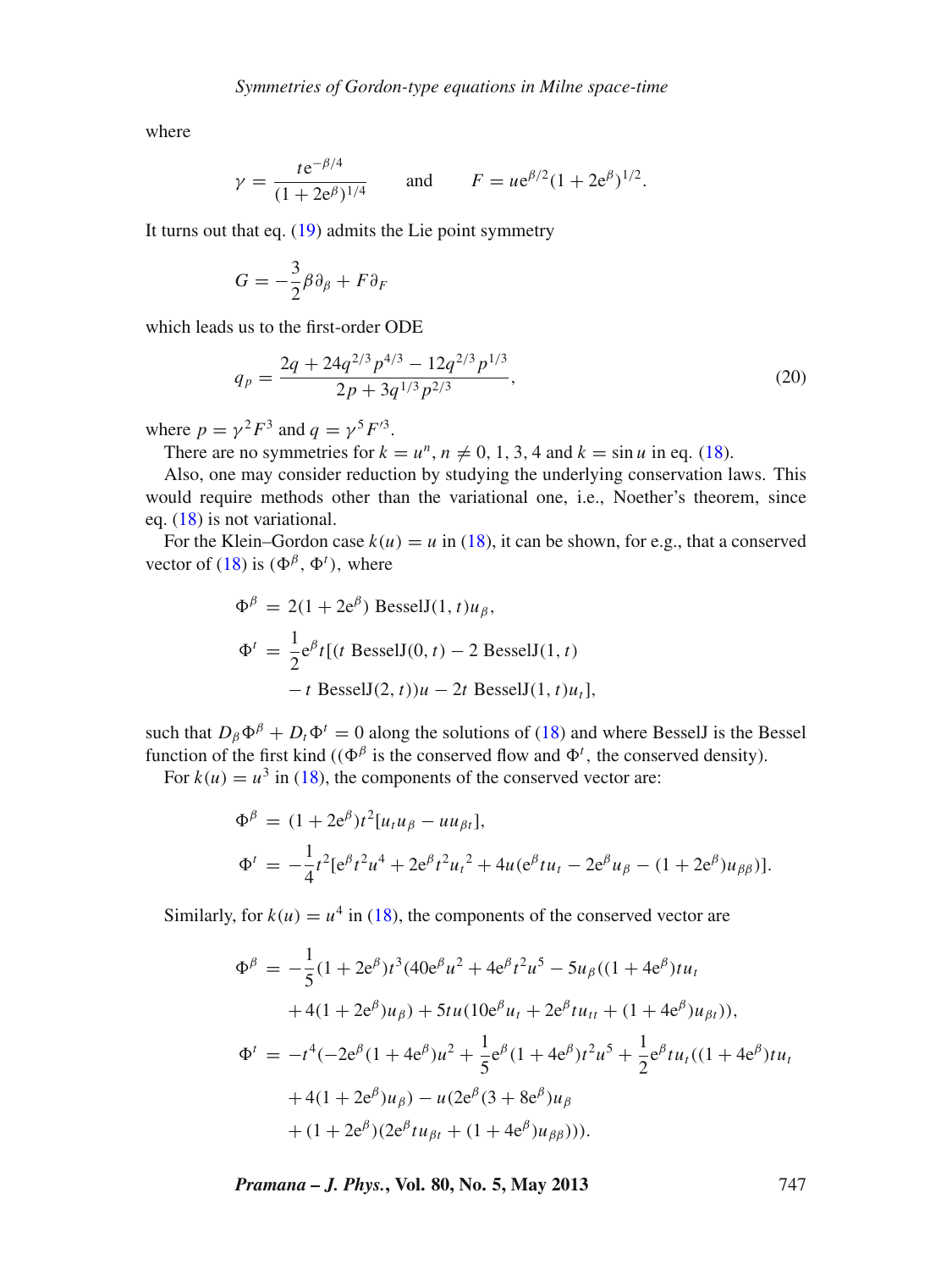The cases  $k(u) = \sin u$  and  $k(u) = u^n$ ,  $n \neq 1, 3, 4$  in eq. [\(18\)](#page-7-1) do not yield any conserved vectors.

<span id="page-9-0"></span>2.1.1 *Exact solutions*/*boundary conditions.* We reduce eq. [\(15\)](#page-3-2) by first using the symmetry  $X = \partial_y$  to obtain

<span id="page-9-1"></span>
$$
\frac{1}{t^2}u_{xx} - u_{tt} + \frac{1}{t^2}e^{-2x}u_{zz} - \frac{3}{t}u_t + \frac{2}{t^2}u_x - k(u) = 0,
$$
  
  $u = u(x, z, t), \quad u(x, 0, t) = 0, \quad u(x, 1, t) = 1.$  (21)

Reduce [\(21\)](#page-9-1) further using the symmetry  $X = (e^x/t)\partial_x - e^x\partial_t$ . The characteristic equations are

$$
\frac{t\mathrm{d}x}{\mathrm{e}^x} = \frac{\mathrm{d}t}{-\mathrm{e}^x} = \frac{\mathrm{d}z}{0} = \frac{\mathrm{d}u}{0}.
$$

Integrating yields  $\tilde{t} = (1/t)e^{-x}$  and eq. [\(21\)](#page-9-1) is reduced to

<span id="page-9-2"></span>
$$
\frac{1}{\tilde{t}^2}u_{zz} - k(u) = 0,\t\t(22)
$$

where  $u(z, \tilde{t})$  and boundary conditions transform to

 $u(0, \tilde{t}) = 0, \quad u(1, \tilde{t}) = 1.$ 

If  $k(u) = u$ , as in the Klein–Gordon case, then the general solution to eq. [\(22\)](#page-9-2) is

<span id="page-9-4"></span>
$$
u(z, \tilde{t}) = e^{\tilde{t}z} C_1(\tilde{t}) + e^{-\tilde{t}z} C_2(\tilde{t}).
$$
\n(23)

We plot the function  $\tilde{t}$  over different ranges:  $\{x, -50, 50\}$ ,  $\{t, 1, 10\}$  (figure [1\)](#page-9-3) and  $\{x, -10, 10\}$ ,  $\{t, 1, 10\}$  (figure [2\)](#page-10-0). When  $t \to \pm \infty$ ,  $\tilde{t} \to 0$ , and when  $t \to 0$ ,  $\tilde{t}$  becomes large.

<span id="page-9-3"></span>

748 *Pramana – J. Phys.***, Vol. 80, No. 5, May 2013**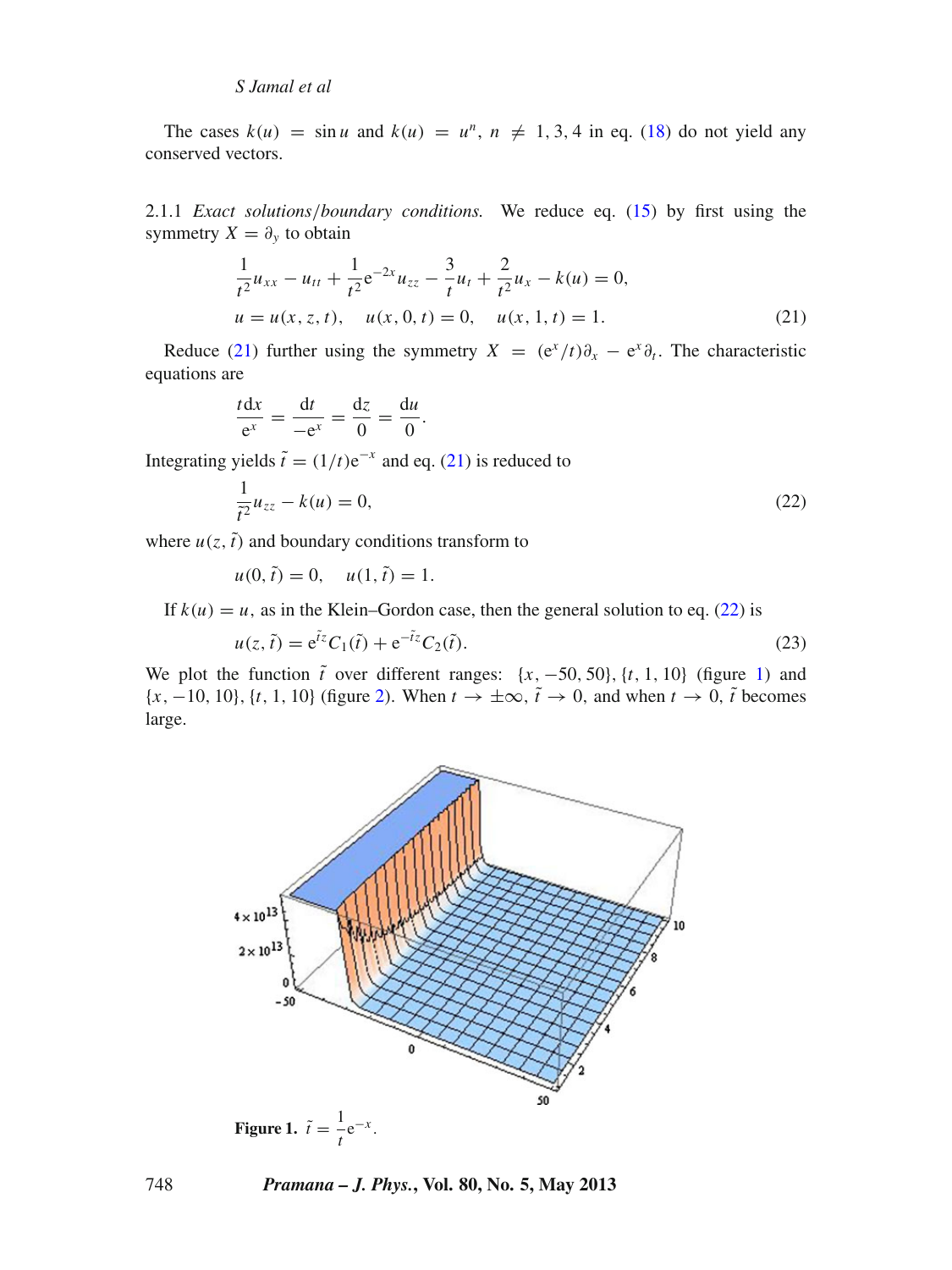<span id="page-10-0"></span>

Keeping this in mind, we plot  $u(z, \tilde{t})$  from [\(23\)](#page-9-4) in figure [3:](#page-10-1) { $\tilde{t}$ , 0, 10}, { $z$ , -5, 5} and figure [4:](#page-11-0) { $\tilde{t}$ , 0, 10}, { $z$ , -5, 5}, choosing particular  $C_1$ s and  $C_2$ s.

If we impose the boundary conditions on eq.  $(23)$ , the solution of  $u(z, \tilde{t})$  may be expressed in terms of the hyperbolic sine function, namely,

$$
u(z, \tilde{t}) = \frac{1}{2 \sinh(\tilde{t})} e^{\tilde{t}z} - \frac{1}{2 \sinh(\tilde{t})} e^{-\tilde{t}z}.
$$

<span id="page-10-1"></span>The graph of this solution, for the range  $\{\tilde{t}, 0, 10\}$ ,  $\{z, -5, 5\}$ , is given in figure [5.](#page-11-1)



**Figure 3.**  $C_1 = 100\tilde{t}^2$ ,  $C_2 = -2\sin(\tilde{t})$ .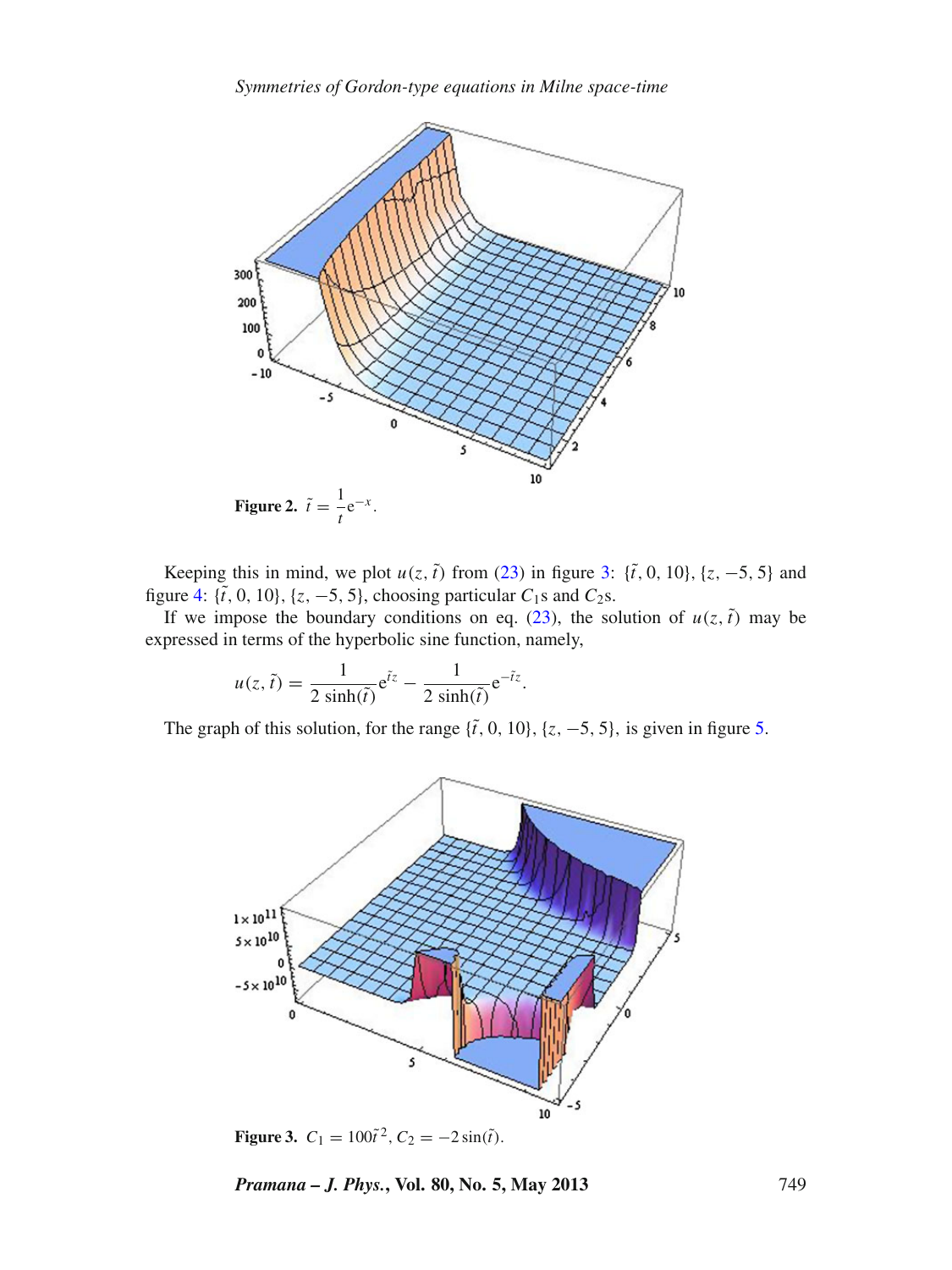<span id="page-11-0"></span>

**Figure 4.**  $C_1 = 100$ ,  $C_2 = -2$ .

*Remark.* For the sine-Gordon case, with  $k(u) = \sin(u)$  in eq. [\(22\)](#page-9-2), we obtain

$$
u(z, \tilde{t}) = \pm 2
$$
 Jacobi Amplitude  

$$
\times \left[ \frac{1}{2} \sqrt{- (2\tilde{t}^2 - D_1(\tilde{t})) (z + D_2(\tilde{t}))^2}, -\frac{4\tilde{t}^2}{-2\tilde{t}^2 + D_1(\tilde{t})} \right]
$$

,

<span id="page-11-1"></span>where Jacobi amplitude  $[v, m]$  refers to the amplitude  $am(v | m)$  for Jacobi elliptic functions.



**Figure 5.**  $u(z, \tilde{t}) = (1/2 \sinh(\tilde{t}))e^{\tilde{t}z} - (1/2 \sinh(\tilde{t}))e^{-\tilde{t}z}$ .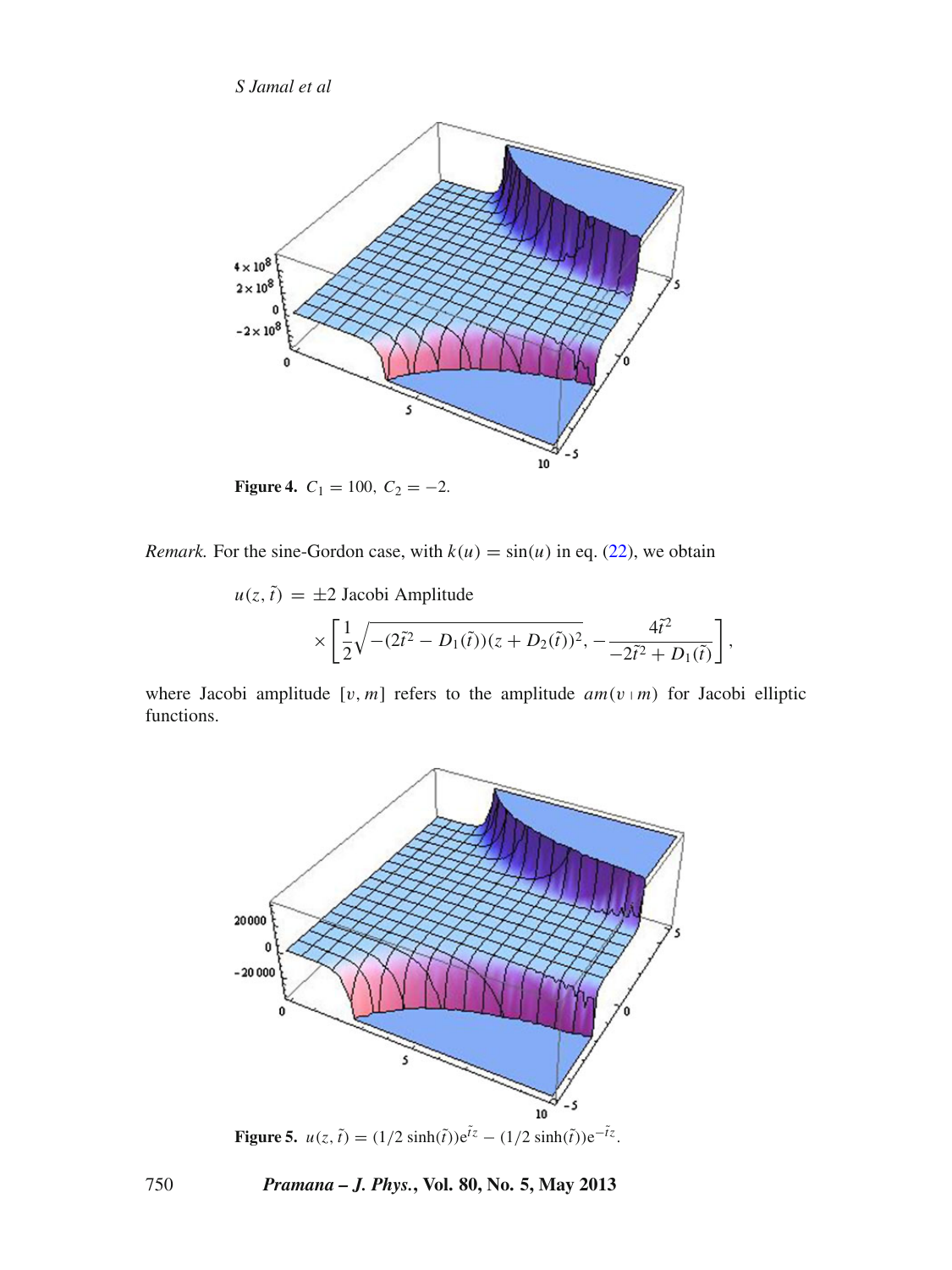# <span id="page-12-0"></span>**3. Noether symmetries of Klein–Gordon equation for the Milne space-time**

Consider the wave eq. [\(15\)](#page-3-2) with  $k(u) = u$  (Klein–Gordon), which has the Lagrangian,

<span id="page-12-1"></span>
$$
L = \frac{1}{2}t^3 e^{2x} u^2 + \frac{1}{2}t e^{2x} u_x^2 + \frac{1}{2}t u_y^2 + \frac{1}{2}t u_z^2 - \frac{1}{2}t^3 e^{2x} u_t^2.
$$
 (24)

We assume that

$$
X = \xi(t, x, y, z, u)\partial_x + \tau(t, x, y, z, u)\partial_t + \eta(t, x, y, z, u)\partial_y
$$
  
+ $\gamma(t, x, y, z, u)\partial_z + \phi(t, x, y, z, u)\partial_u$ 

is a Noether point operator that satisfies  $(9)$  with gauge vector  $f_i$  ( $i = 1, 2, 3, 4$ ), dependent on  $(t, x, y, z, u)$ . Then the Noether symmetry criterion  $(9)$  for the Lagrangian given by eq. [\(24\)](#page-12-1) takes the form,

$$
XL + L[D_t\tau + D_x\xi + D_y\eta + D_z\gamma] = D_tf_1 + D_xf_2 + D_yf_3 + D_zf_4.
$$

Separation by derivatives of *u* yields the following overdetermined system:

$$
u_t^3 : \xi_u = 0,
$$
  
\n
$$
u_y^3 : \eta_u = 0,
$$
  
\n
$$
u_z^3 : \gamma_u = 0,
$$
  
\n
$$
u_t^2 : -e^{2x}t^3\xi - \frac{3}{2}e^{2x}t^2\tau - \frac{1}{2}e^{2x}t^3\gamma_z - \frac{1}{2}e^{2x}t^3\eta_y - \frac{1}{2}e^{2x}t^3\xi_x
$$
  
\n
$$
+ \frac{1}{2}e^{2x}t^3\tau_t - e^{2x}t^3\phi_u = 0,
$$
  
\n
$$
u_x^2 : e^{2x}t\xi + \frac{1}{2}e^{2x}\tau + \frac{1}{2}e^{2x}t\gamma_z + \frac{1}{2}e^{2x}t\eta_y - \frac{1}{2}e^{2x}t\xi_x + \frac{1}{2}e^{2x}t\tau_t
$$
  
\n
$$
+ e^{2x}t\phi_u = 0,
$$
  
\n
$$
u_y^2 : \frac{1}{2}\tau + \frac{1}{2}t\gamma_z - \frac{1}{2}t\eta_y + \frac{1}{2}t\xi_x + \frac{1}{2}t\tau_t + t\phi_u = 0,
$$
  
\n
$$
u_z^2 : \frac{1}{2}\tau - \frac{1}{2}t\gamma_z + \frac{1}{2}t\eta_y + \frac{1}{2}t\xi_x + \frac{1}{2}t\tau_t + t\phi_u = 0,
$$
  
\n
$$
u_t u_z : e^{2x}t^3\gamma_t - t\tau_z = 0,
$$
  
\n
$$
u_x u_z : -e^{2x}t\gamma_x - t\xi_z = 0,
$$
  
\n
$$
u_y u_x : -t\gamma_y - t\eta_z = 0,
$$
  
\n
$$
u_y u_x : -e^{2x}t\eta_x - t\xi_y = 0,
$$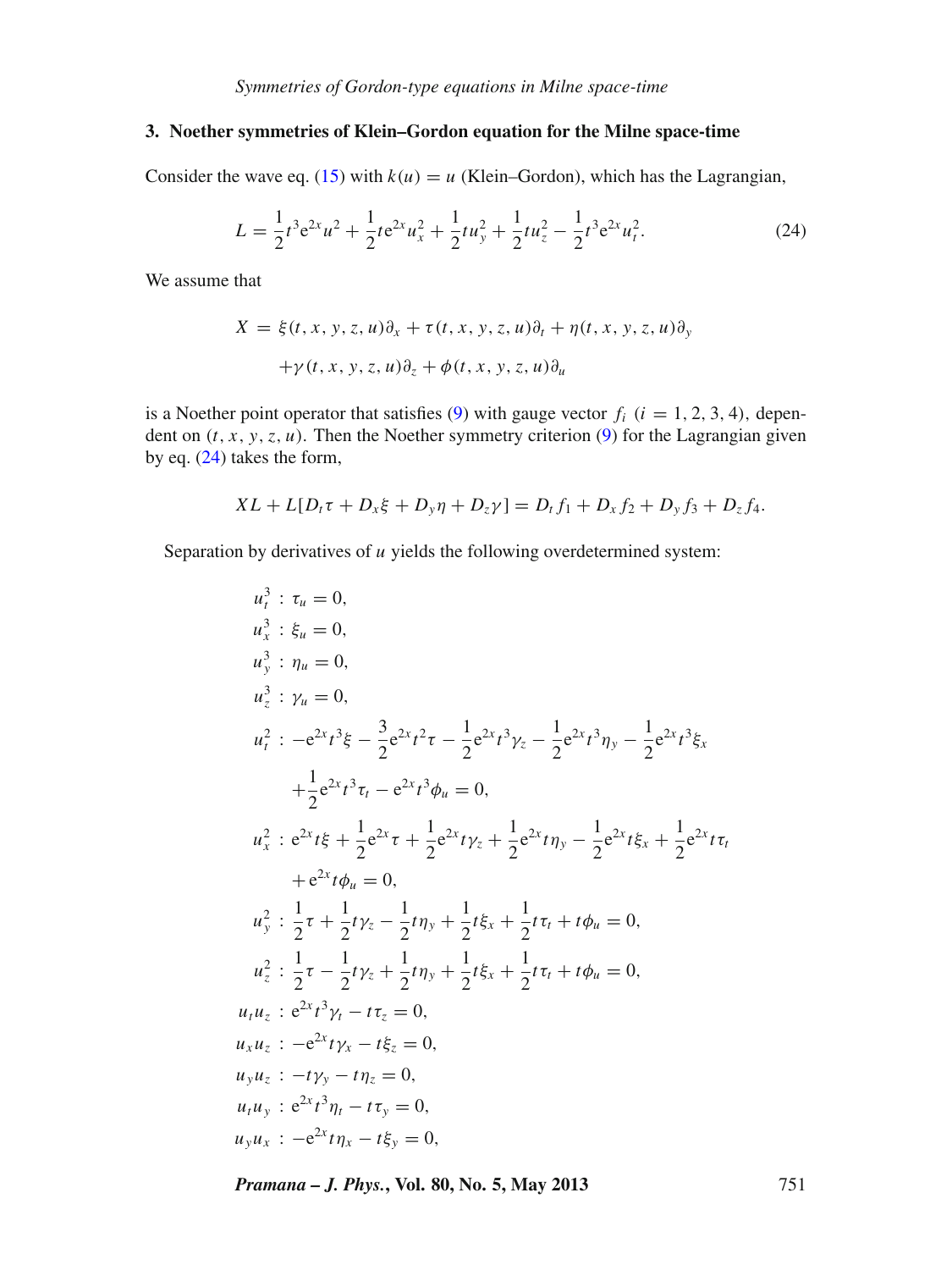$$
u_t u_x : e^{2x} t^3 \xi_t - e^{2x} t \tau_x = 0,
$$
  
\n
$$
u_t : -f_{1,u} - e^{2x} t^3 \phi_t = 0,
$$
  
\n
$$
u_x : -f_{2,u} + e^{2x} t \phi_x = 0,
$$
  
\n
$$
u_y : -f_{3,u} + t \phi_y = 0,
$$
  
\n
$$
u_z : -f_{4,u} + t \phi_z = 0,
$$
  
\n
$$
1 : e^{2x} t^3 u^2 \xi + \frac{3}{2} e^{2x} t^2 u^2 \tau + e^{2x} t^3 u \phi + \frac{1}{2} t^3 e^{2x} u^2 (\tau_t + \xi_x + \eta_y + \gamma_z)
$$
  
\n
$$
- (f_{1,t} + f_{2,x} + f_{3,y} + f_{4,z}) = 0.
$$
\n(25)

Solving the above system, one finds that the Noether point symmetries of the Klein– Gordon equation for the Milne metric are given by

$$
X_{1} = e^{2x}t^{3} \left(\frac{e^{x}}{t} \partial_{x} - e^{x} \partial_{t}\right), \quad f_{i} = 0,
$$
  
\n
$$
X_{2} = e^{2x}t^{3} \partial_{y}, \quad f_{i} = 0,
$$
  
\n
$$
X_{3} = e^{2x}t^{3} \left(\frac{e^{-x}}{t} \partial_{y} - e^{x} y \partial_{t} + \frac{e^{x} y}{t} \partial_{x}\right), \quad f_{i} = 0,
$$
  
\n
$$
X_{4} = e^{2x}t^{3} \partial_{z}, \quad f_{i} = 0,
$$
  
\n
$$
X_{5} = e^{2x}t^{3} \left(\frac{e^{-x}}{t} \partial_{z} - e^{x} z \partial_{t} + \frac{e^{x} z}{t} \partial_{x}\right), \quad f_{i} = 0,
$$
  
\n
$$
X_{6} = e^{2x}t^{3} (y \partial_{z} - z \partial_{y}), \quad f_{i} = 0,
$$
  
\n
$$
X_{7} = e^{2x}t^{3} (-\partial_{x} + y \partial_{y} + z \partial_{z}), \quad f_{i} = 0,
$$
  
\n
$$
X_{8} = e^{2x}t^{3} \left(\frac{2e^{-x} y}{t} \partial_{y} + \frac{2e^{-x} z}{t} \partial_{z} + e^{-x} (-1 - e^{2x} (y^{2} + z^{2})) \partial_{t}\right), \quad f_{i} = 0,
$$
  
\n
$$
X_{9} = e^{2x}t^{3} (2y \partial_{x} - 2yz \partial_{z} + (e^{-2x} - y^{2} + z^{2}) \partial_{y}), \quad f_{i} = 0,
$$
  
\n
$$
X_{10} = e^{2x}t^{3} (-2yz \partial_{y} + 2z \partial_{x} + (e^{-2x} + y^{2} - z^{2}) \partial_{z}), \quad f_{i} = 0.
$$

We may then obtain the corresponding conserved flows for each  $X_i$  ( $i = 1, ..., 10$ ). For example, the symmetry  $X_6$  yields the conserved flow,

$$
\Phi_6^t = -\frac{1}{2} e^{2x} t^3 (y u_z u_t - z u_y u_t + u(-y u_{tz} + z u_{ty}))
$$
  
\n
$$
\Phi_6^x = \frac{1}{2} e^{2x} t (y u_z u_x - z u_y u_x + u(-y u_{xz} + z u_{xy}))
$$
  
\n
$$
\Phi_6^y = \frac{1}{2} t (e^{2x} t^2 z u^2 + u_y (y u_z - z u_y) - u(u_z + z u_{zz} + y u_{yz} - 3e^{2x} t z u_t
$$
  
\n
$$
-e^{2x} t^2 z u_{tt} + 2e^{2x} z u_x + e^{2x} z u_{xx})
$$
  
\n
$$
\Phi_6^z = -\frac{1}{2} t (e^{2x} t^2 y u^2 + u_z(-y u_z + z u_y) - u(u_y + z u_{yz} + y(u_{yy} + e^{2x} (-3t u_t - t^2 u_{tt} + 2u_x + u_{xx}))))
$$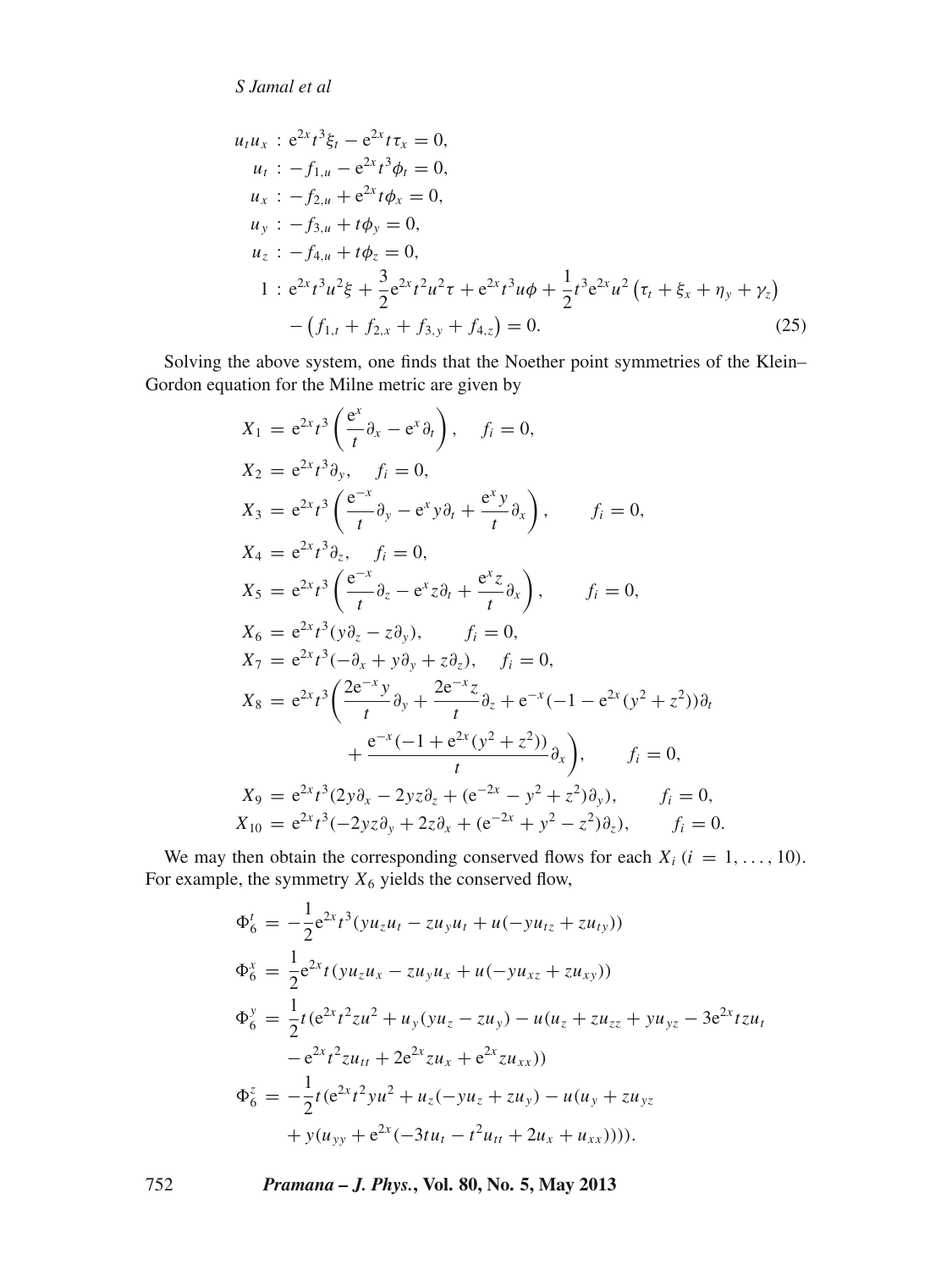## <span id="page-14-0"></span>**4. Klein–Gordon equations and higher-order variational symmetries and conservation laws in Milne space-time**

Consider the Klein–Gordon wave equation in Milne space-time with dependent variable *u* as a function of *x*, *t* and *y* only, i.e., we have removed the spatial variable *z* from the original wave equation  $(15)$  – the calculations are extremely cumbersome producing no final outcomes. We consider the multiplier method for eq. [\(15\)](#page-3-2), by choosing  $k(u) = u$ . That is, since the Euler–Lagrange operator annihilates total divergences, we get

$$
\frac{\delta}{\delta u} \left[ \mathcal{Q} \left( \frac{1}{t^2} u_{xx} - u_{tt} + \frac{1}{t^2} e^{-2x} u_{yy} - \frac{3}{t} u_t + \frac{2}{t^2} u_x - u \right) \right] = 0, \tag{26}
$$

where  $Q = Q(x, y, t, u_x, u_x, u_{xx}, u_{xy}, u_{xxx}, u_{xxy}, u_{xyy})$ . Although not pursued here, the calculations may include derivatives of *u* with respect to *t*. Then

$$
\mathcal{Q}\left[\left(\frac{1}{t^2}u_{xx} - u_{tt} + \frac{1}{t^2}e^{-2x}u_{yy} - \frac{3}{t}u_t + \frac{2}{t^2}u_x - u\right)\right]
$$
  
=  $D_t\Phi^t + D_x\Phi^x + D_y\Phi^y$ ,

where  $(\Phi^x, \Phi^y, \Phi^t)$  is the conserved flow  $(\Phi^t$  being the conserved density). We obtain the set of multipliers  $Q_i$ , namely,

$$
Q_1 = t^3 e^{2x} \left( -\frac{1}{3} u_{xxx} - \frac{1}{6} y u_y + y u_{xxy} + \frac{1}{2} y^2 u_{yy} + \frac{1}{3} y^3 u_{yyy} - y^2 u_{xyy} - \frac{1}{2} u_{xx} + \frac{1}{12} u \right),
$$
  
\n
$$
Q_2 = t^3 e^{2x} (-2 y u_{xyy} + u_{xxy} + y u_{yy} + y^2 u_{yyy}),
$$
  
\n
$$
Q_3 = \frac{1}{2} t^3 e^{-2x} u_{yyy} + t^3 u_{xxy} + t^3 u_{xxy} + t^3 e^{2x} \left( 2 y^3 u_{xyy} - y^3 u_{yy} - \frac{1}{2} y (u) - 3 y^2 u_{xxy} + \frac{1}{2} y^2 u_y + 3 y u_{xx} + 2 y u_{xxx} - \frac{1}{2} y^4 u_{yyy} \right),
$$
  
\n
$$
Q_4 = \frac{1}{2} t^3 e^{2x} (2 u_{xyy} - u_{yy} - 2 y u_{yyy}),
$$
  
\n
$$
Q_5 = t^3 e^{2x} u_{yyy},
$$
  
\n
$$
Q_7 = t^3 e^{2x} \left( u_x + \frac{1}{2} u - y u_y \right),
$$
  
\n
$$
Q_8 = t^3 e^{2x} u_y.
$$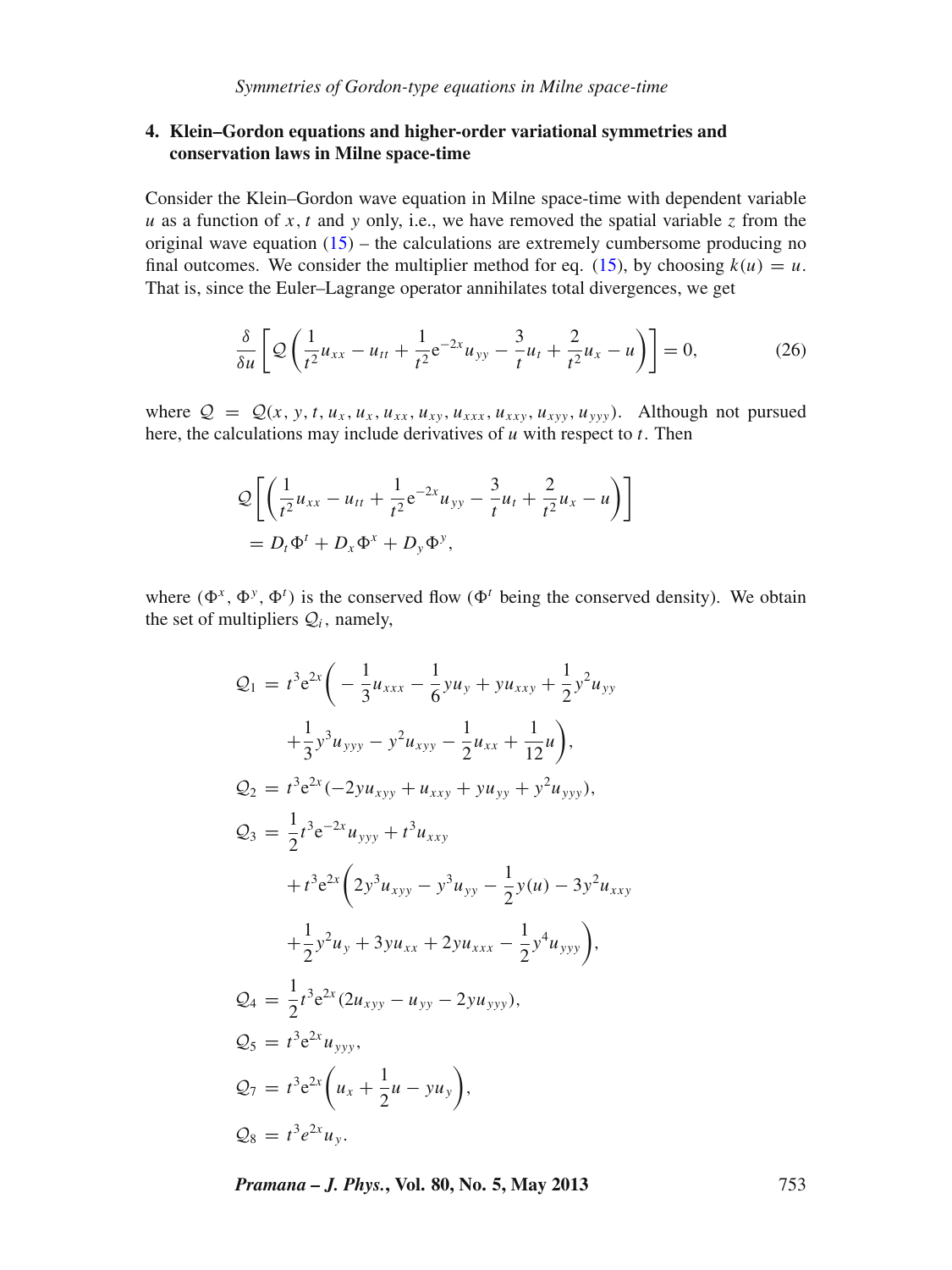These multipliers yield a set of eight conserved flows, for example, the corresponding components of the conserved vector for  $\mathcal{Q}_4$  are

$$
\Phi_4^x = \frac{1}{12}t(2e^{2x}t^2u_y^2 + 2u_{yy}^2 - 6e^{2x}tu_{yy}u_t - 2e^{2x}t^2u_{yy}u_{tt}
$$
  
\n
$$
+ e^{2x}u_{yy}u_x - 6e^{2x}yu_{yyy}u_x + 6e^{2x}u_xu_{xyy} + 2e^{2x}u_{yy}u_{xx}
$$
  
\n
$$
- 2u_y(u_{yyy} + e^{2x}(-3tu_{ty} - t^2u_{ty} + 2u_{xy} + u_{xxy}))
$$
  
\n
$$
+ u(-4e^{2x}t^2u_{yy} + 2u_{yyy} + e^{2x}(-6tu_{tyy} - 2t^2u_{tyyy})
$$
  
\n
$$
+ 7u_{xyy} + 6yu_{xyyy} - 4u_{xxyy}))),
$$
  
\n
$$
\Phi_4^t = \frac{1}{4}e^{2x}t^3(u_{yy}u_t + 2yu_{yyy}u_t - uu_{tyy} - 2yuu_{tyyy} - 2u_tu_{xyy} + 2uu_{xtyy}),
$$
  
\n
$$
\Phi_4^y = \frac{1}{12}t(-6e^{2x}t^2yu_y^2 - 2(3yu_{yy}^2 + u_{yyy}u_x - 2u_{xy} + 3e^{2x}yu_{xx})
$$
  
\n
$$
+ u_{yy}(-9e^{2x}tyu_t - 3e^{2x}t^2yu_t + 6e^{2x}yu_x - 2u_{xy} + 3e^{2x}yu_{xx})
$$
  
\n
$$
+ e^{2x}(-3tu_{ty}u_x - t^2u_{tty}u_x + 6tu_tu_{xy} + 2t^2u_{tt}u_{xy}
$$
  
\n
$$
- 2u_xu_{xy} - 2u_{xy}u_{xx} + u_xu_{xxy}))
$$
  
\n
$$
+ u_y(3e^{2x}tu_t - 18e^{2x}tyu_{ty} + e^{2x}t^2u_{tt} + 12e^{2x}yu_{xy} + 4u_{xyy}
$$
  
\n
$$
+ 6e^{2x}tu_{xt} + 2e^{2x}t^2u_{xtt} - 5e^{2x}u_{xx} + 6e^{2x}yu_{xy} - 2e^{2
$$

### **5. Concluding remarks**

This paper investigates a class of wave and Gordon-type equations in Milne space-time. In particular, we conducted a Lie and Noether symmetry analysis of a Klein–Gordon equation on this manifold. We have given some symmetry reductions to show how the (1+3)-dimensional wave equation can be reduced to an ordinary differential equation using the method of invariants, and obtained some exact solutions. A conserved density of the Klein–Gordon equation is constructed. Finally, some higher-order symmetries for the projected equation and associated conservation laws are presented. It is hoped that an analysis of the nonlinear Klein–Gordon equation in a genuinely curved space-time will provide interesting insight from the point of view of conserved quantities.